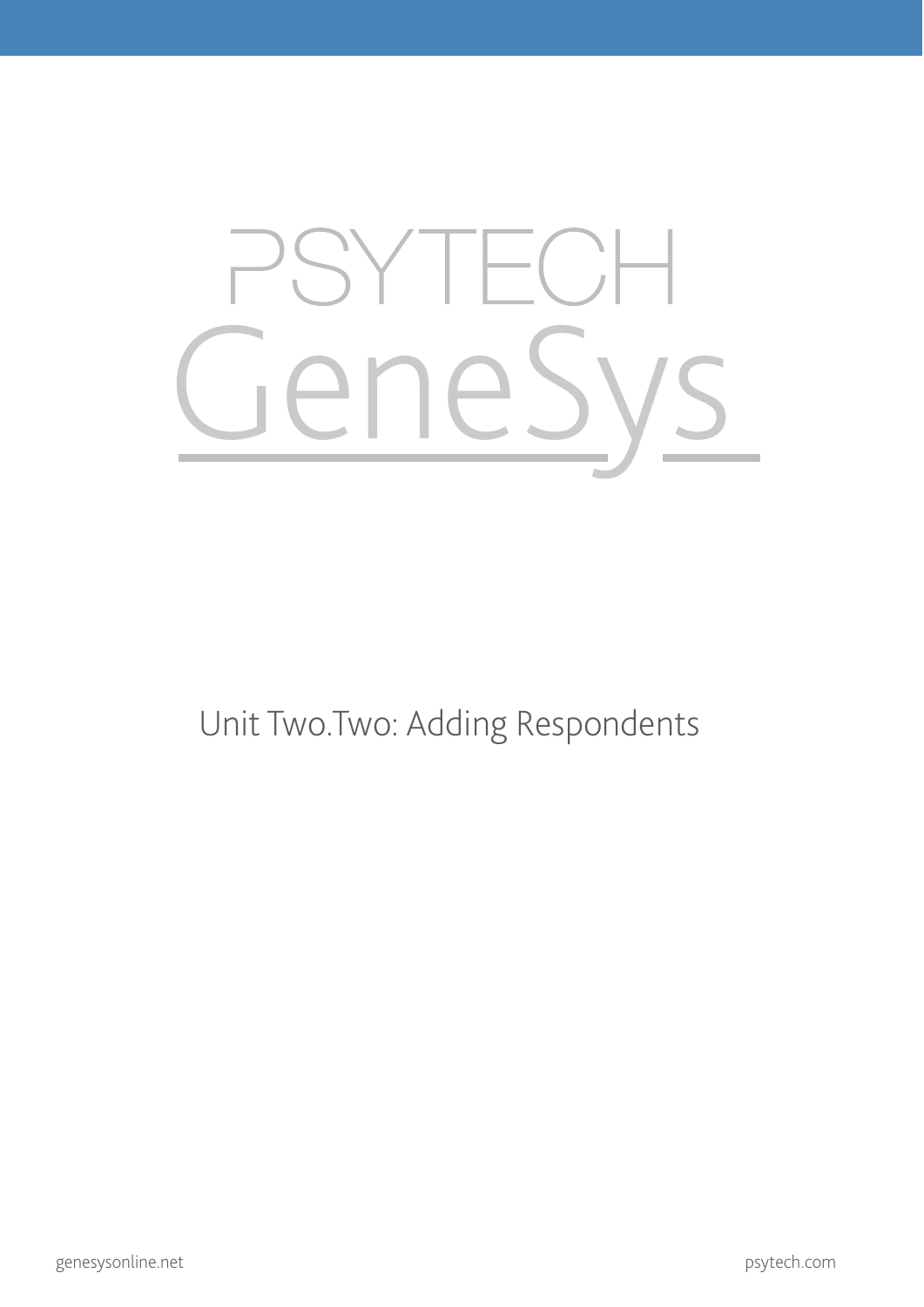## Unit Two.Two: Objectives

Adding Respondents

- • Adding Individual Respondents
- • Adding Respondents From File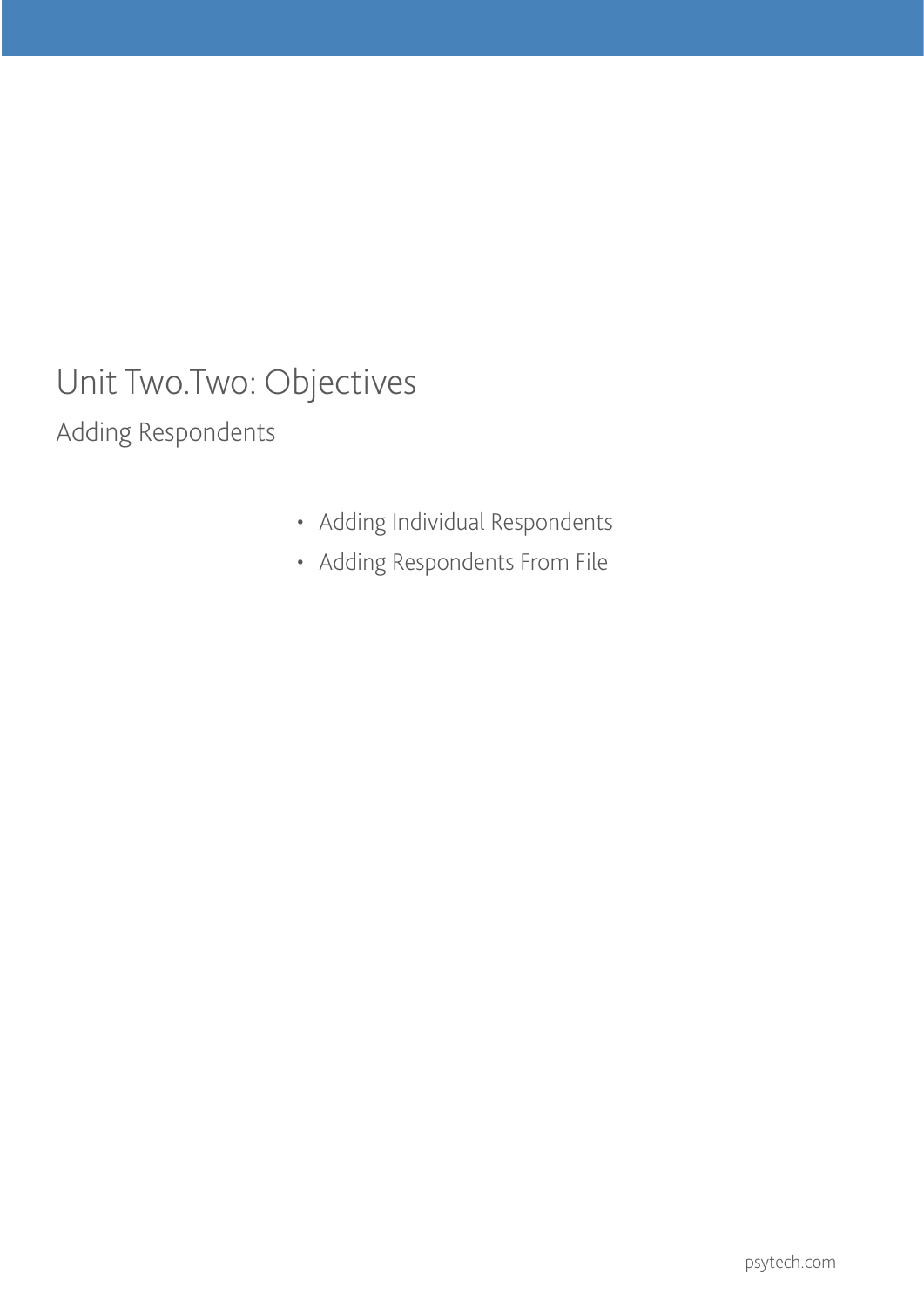## Adding Individual Respondents

To add individual respondents to the Psytech GeneSys system click on the Respondent button in the main Toolbar. A sub menu will appear with several options. Some will be disabled.

Add New Respondent from the available options.



The respondent screen will now appear allowing you to fill in the required details.

There are additional respondent options available on this screen which can be accessed from the menu bar on the left side of the respondent screen.

These include the:

• Main details: used to add the respondents main personal details. i.e. First name, family name, email, etc.

- Extra bio details: Additional system bio data options such as education, ethnicity, job area, etc.
- Tags: Add personalised tags to the respondent record. These can then be used to filer the respondent at a later point.
- Groups: Add the new respondent to a group upon creation.

|    | <b>Genesys Online</b>                                                                                   |  |
|----|---------------------------------------------------------------------------------------------------------|--|
| C) | <b>Main Details</b><br>First Name<br>Family Name<br>Sex<br>۰<br>Title<br>Email Address<br>Date Of Birth |  |
|    | Month<br>Day<br>Year<br>v.<br>۰<br>۰<br>Reference                                                       |  |

When complete click on the tick button to save the information you have entered.